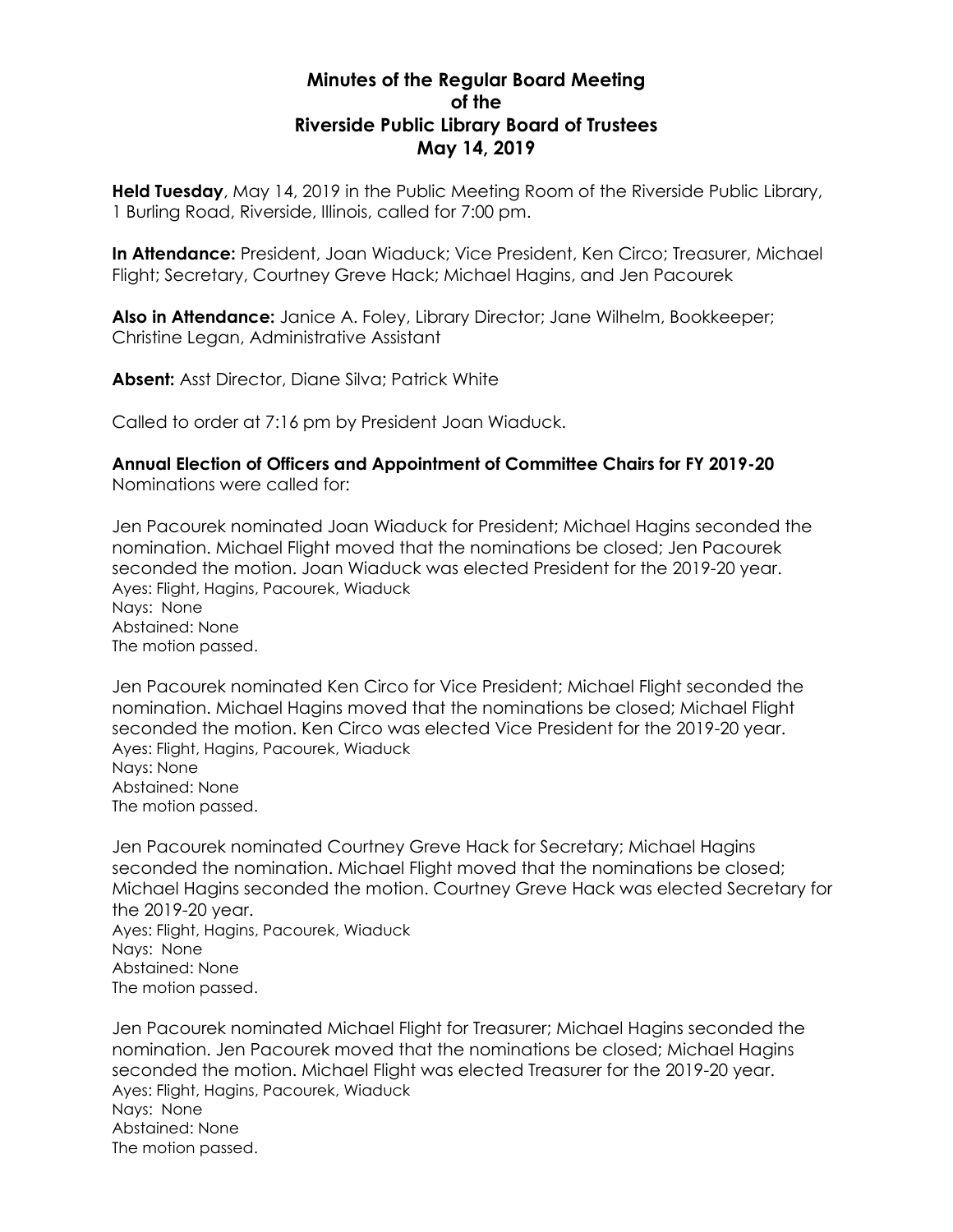Ken Circo arrived at 7:19 pm.

After reviewing the Committee list and discussing the interests of the Board members, President Joan Wiaduck appointed the following trustees to each Committee: Finance: Michael Flight Buildings & Grounds: Ken Circo Policy & Bylaws: Patrick White Technology: Michael Hagins Special Projects: Jen Pacourek & Courtney Greve Hack

# **Review of Minutes**

Jen Pacourek moved, and Michael Hagins seconded, that the Board approve the minutes of the April 9, 2019 regular meeting. Ayes: Circo, Flight, Hagins, Pacourek Nays: None Abstained: None The motion passed.

#### **Review of Current Bills**

Michael Flight moved, and Jen Pacourek seconded, that the Board approve the payment of payroll checks for department numbers 001 through 004, and accounts payable check numbers 21211 through 21244, 21247 through 21253, and 21255 through 21261 in the total amount of \$98,364.94, including voided check #21254, which includes payroll through April 30, 2019.

Roll Call Vote: Ayes: Circo, Flight, Hagins, Pacourek Nays: None Abstained: None The motion passed.

#### **Review of Financial Statements**

Michael Flight moved, and Jen Pacourek seconded, that the Board approve the financial statements for April 30, 2019, subject to audit. Roll Call Vote: Ayes: Circo, Flight, Hagins, Pacourek Nays: None Abstained: None The motion passed.

#### **Committee Reports** *Finance*

The Library Director advised that the preliminary audit has been received and forwarded to Michael Flight by email.

Jane Wilhelm informed the Board that the Library has received the \$16,400 match from the anonymous donor for Reading Between the Wines.

The Board discussed and implemented a new procedure for check signing. Michael Flight will come to the Library to sign all checks. The Library Director and Jane Wilhelm will sign any urgent checks, and notify Michael Flight by email.

Courtney Greve Hack arrived at 7:30 pm.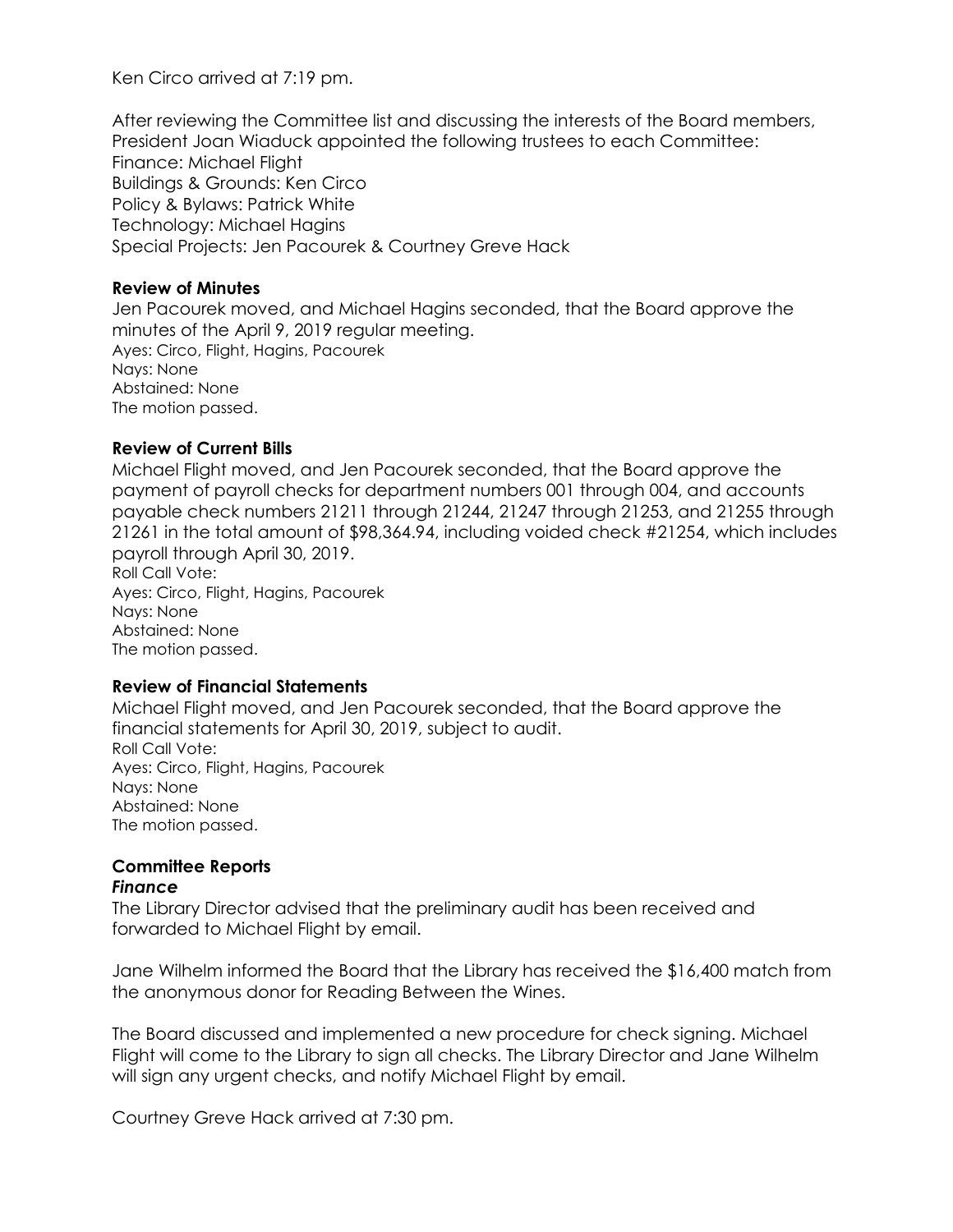# *Building & Grounds*

Ken Circo stated that the railings on the handicapped ramp are rusted. The Library Director met with an ironworker who assessed the situation and will provide the Library with a quote for repairs.

# *Policy & Bylaws—CSAGSI Collection Development Policy*

Jen Pacourek moved, and Michael Hagins seconded a motion, to approve the CSAGSI Collection Development Policy. Ayes: Circo, Flight, Greve Hack, Hagins, Pacourek Nays: None Abstained: None The motion passed.

# *Policy & Bylaws—Incident Report*

The Library Director informed the Board that incident reports were filed by several staff members after a patron harassed employees at the circulation desk, and slammed a Library laptop on the front desk. The Board reviewed Library policy and agreed that banning the patron from the Library for one year is appropriate. The Library Director will notify the Riverside Police of the incident so that they are aware of the situation and can be called in for support, if needed.

# *Technology*

Michael Hagins informed the Board that the new server and network are nearly ready to go. A meeting is scheduled for next week to tie up any loose ends.

The Library Director stated that the new microfilm reader/printer is set up, and staff was trained on the machine.

#### *Special Projects—Lower Level Renovation*

The Studio GC drawings for the Early Learners area will be completed in the next few weeks, and the project is on schedule to go to bid in June.

Courtney Greve Hack wrote a blurb for the front page of the Library's summer newsletter outlining the progress and goals for the Lower Level Renovation. She suggested ongoing social media posts to promote the renovation and to solicit donations.

The Board discussed the possibility of hosting Friends of the Library at the next Board meeting on June 11 to discuss joint fundraising efforts for the Lower Level Renovation Project.

The Board discussed options for future fundraising events, such as a House Walk on December 15, a themed party in an unoccupied historic Riverside home, and/or a Queen of Hearts raffle.

The Board evaluated the feasibility of meeting the Library's renovation goals through private donations and fundraising. The Board discussed following through with the construction of the Early Learners area, and then reassessing the remaining projects at that time, and perhaps scaling back the scope of the project. The Board discussed going to referendum as a possibility worth pursuing. Joan Wiaduck, Michael Flight and the Library Director will set up a meeting with the Village to discuss this option to raise the remaining funds for the renovation.